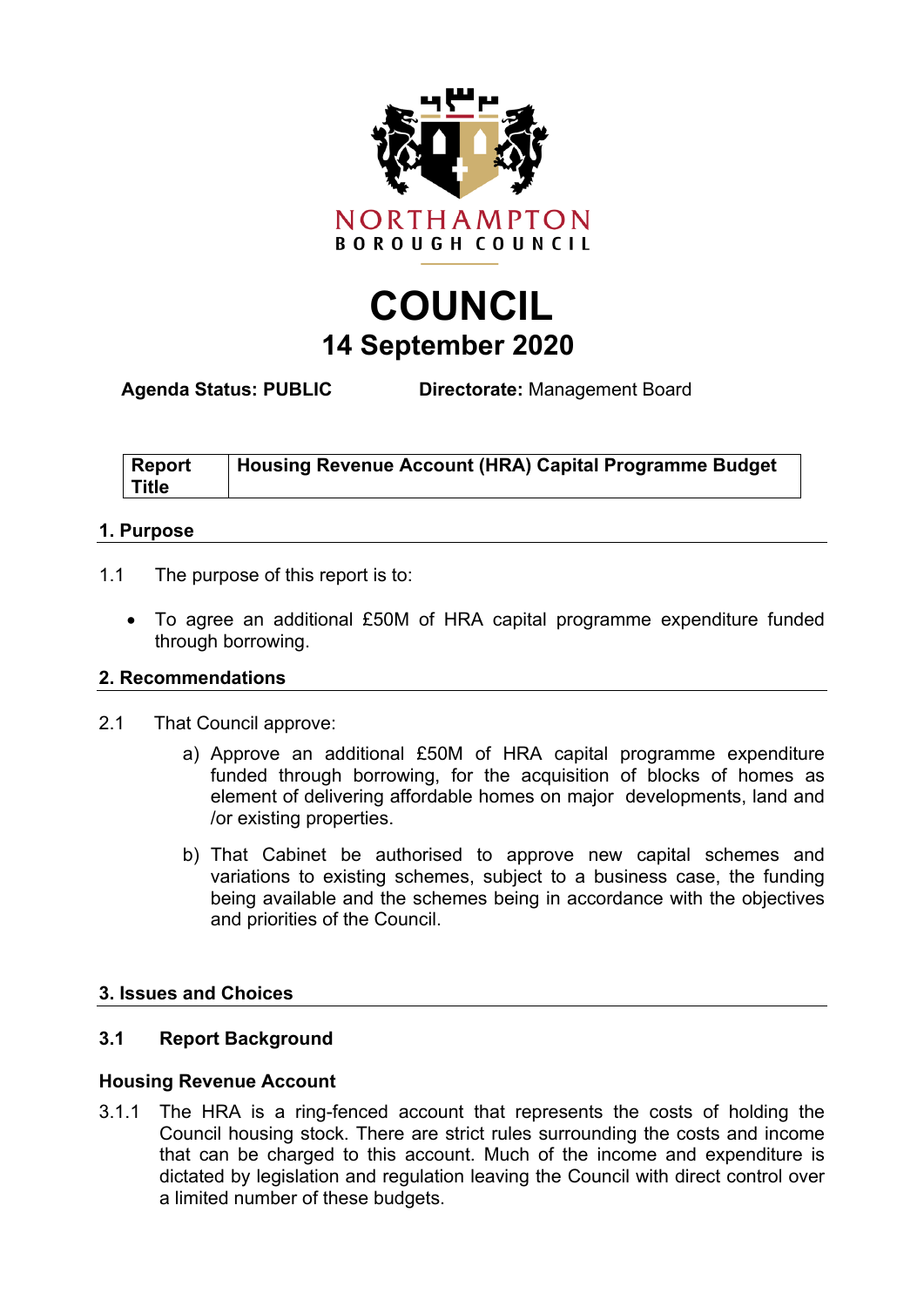# **Developments in Housing Finance**.

- 3.1.4 Since the introduction of self-financing in 2012 there have been a host of government policy initiatives that have impacted upon housing finances. Some of the financially more significant ones are:
	- the legislative backed 1 % rent reductions for 4 years from 1 April 2016:
	- the encouraging of right to buy (RTB) by increasing RTB discounts,
	- the introduction of Universal Credit and Benefit Cap: and.
	- rent increases from 2020/21 capped at CPI plus 1% for 5 years.
- 3.1.5 In addition to this the Autumn2018 Budget announced the removal of the HRA Debt Cap and the introduction of prudential borrowing which gives Council more scope to pursue new build programmes to deliver much needed new housing within the Borough.

# **3.2 Decision Details**

# **HRA Budget 2020/21**

- 3.2.1 During 2019/20 Council approved an increase to the HRA capital programme expenditure by an initial £25M for the acquisition of blocks of homes as element of delivering affordable homes on major developments.
- 3.2.2 Council also authorised Cabinet to approve new capital schemes and variations to existing schemes, subject to a business case, the funding being available and the schemes being in accordance with the objectives and priorities of the Council
- 3.2.3 Following this Council delegation, Cabinet have approved the following expenditure on schemes to be funded by the initial £25m approval:

Riverside House

Beaumont House

Belgrave House

Buyback & Spot Purchases

3.2.4 The Council approved the 2020/21 HRA Budget on 24 February 2020 and further work has been undertaken on the 30 Year HRA Business plan since then, resulting in a proposal to increase the HRA capital programme by a further £50M funded through borrowing.

## **Housing Revenue Account Capital Programme**

- 3.2.5 Capital expenditure is essential for the Housing Revenue Account to maintain and improve the Council's housing stock as well as deliver new council housing. The HRA is an asset driven service and as such the capital programme plays a key part in the delivery of the HRA service.
- 3.2.6 The HRA Capital Programme has been developed within the context of the 30 year Business Plan and the existing Asset Management Plan. Regular reviews of the HRA business plan are undertaken which may lead to changes being brought back to Cabinet from time to time.
- 3.2.7 The capital programme has seen significant increases to the New Build programme over the last couple of years, reflecting the removal of the HRA Debt Cap from October 2018 and the ability to prudentially borrow within the HRA. The proposed additional £50M is to ensure that the Council is best placed to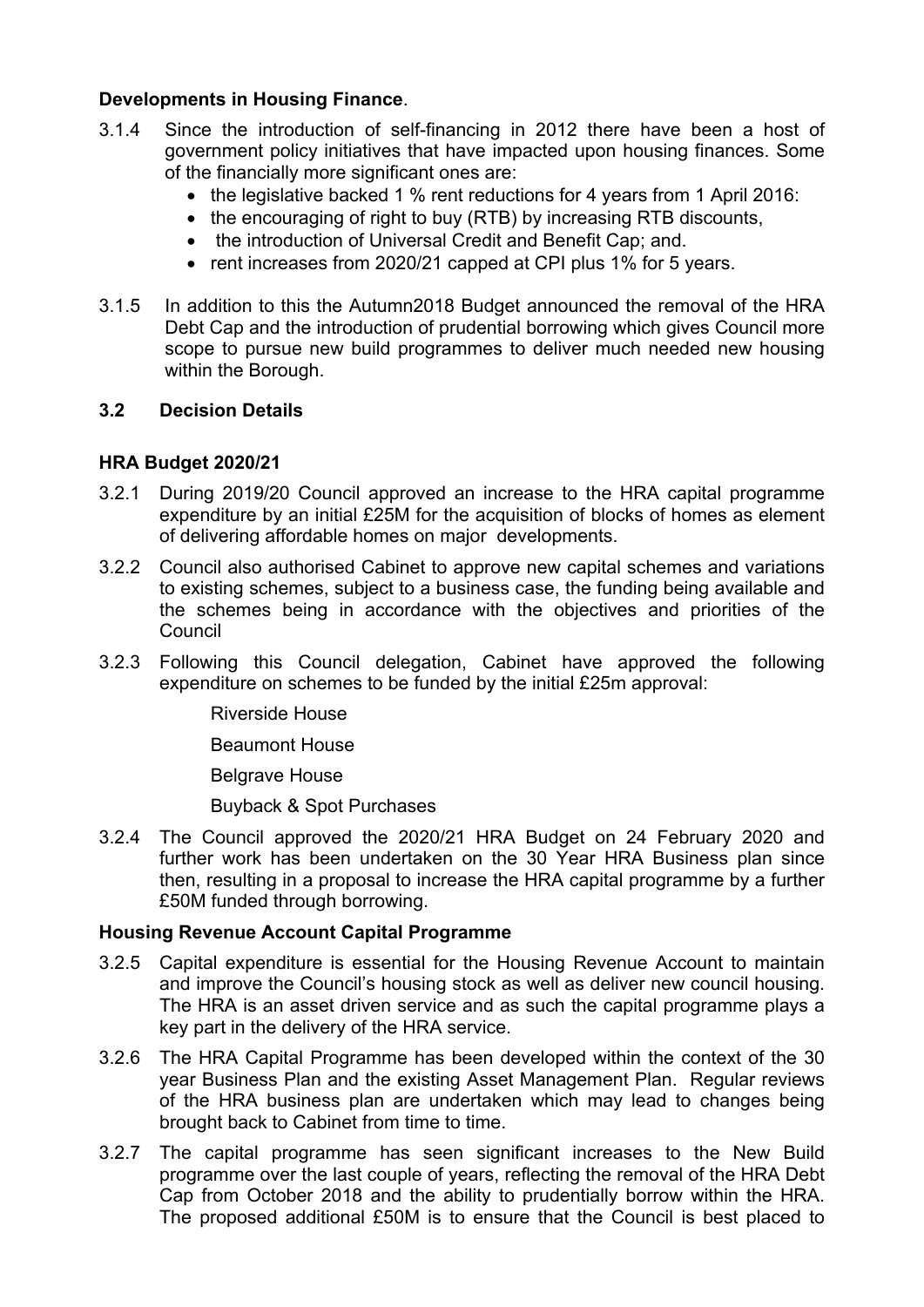enable it to be agile in taking advantage of opportunities to acquire blocks of homes from developers as part of their planning objectives to deliver affordable homes as and when they occur to enable it to better address the shortage of housing in the Borough.

3.2.8 The medium term plan currently shows continued investment in the new build programme over the next 5 years. This additional borrowing will help the Council, working closely with Northampton Partnership Homes (NPH) and/or other developers to increase the new build programme for delivering new social and affordable homes over the coming years.

#### Opportunities to acquire new affordable housing

- 3.2.9 Homes England schemes and developer-led schemes require the provision of affordable housing. Developers often invite Registered Providers to bid for the affordable housing and, typically, this will sell for 50% - 60% of the market value. There are also opportunities to acquire homes off plan from developers, along with land/site acquisition to develop for HRA homes.
- 3.2.10 As Northampton Borough Council is a Registered Provider, NPH on their behalf are actively monitoring such opportunities. However, the timescales are often very short and Registered Providers are usually required to provide confirmation, when they submit their expression of interest, that funds are available (or will be) to complete the purchase.
- 3.2.11 Although each scheme will require its own business case to demonstrate due diligence and value for money, there is a need to obtain Council approval to increase the HRA borrowing and expenditure envelope to make the most of these opportunities to acquire new affordable housing.

# **HRA Capital Programme and Funding 2020-21**

- 3.2.12 The table below shows a summary of the Capital programme and includes the proposed additional £50M expenditure and borrowing for 2020-21. Please note the table below does not include carry forward budget from 2019/20.
- 3.2.13 The HRA capital programme for 2020/21 and beyond will be refined in conjunction with NPH, in line with the updated Asset Management Plan, and the HRA Business Plan review.

|                                        | <b>Approved</b><br>2020-21<br>£000s | <b>Proposed</b><br><b>Additional</b><br>2020-21<br>£000s | <b>Revised</b><br>2020-21<br>£000s |
|----------------------------------------|-------------------------------------|----------------------------------------------------------|------------------------------------|
|                                        | £                                   | £                                                        | £                                  |
| <b>External Improvements</b>           | 9,300                               | 0                                                        | 9,300                              |
| <b>Internal Works</b>                  | 4,600                               | 0                                                        | 4,600                              |
| <b>Environmental Improvements</b>      | 3,000                               | 0                                                        | 3,000                              |
| <b>Structural Works and Compliance</b> | 600                                 | 0                                                        | 600                                |
| <b>Disabled Adaptations</b>            | 650                                 | 0                                                        | 650                                |
| <b>IT Development</b>                  | 300                                 | 0                                                        | 300                                |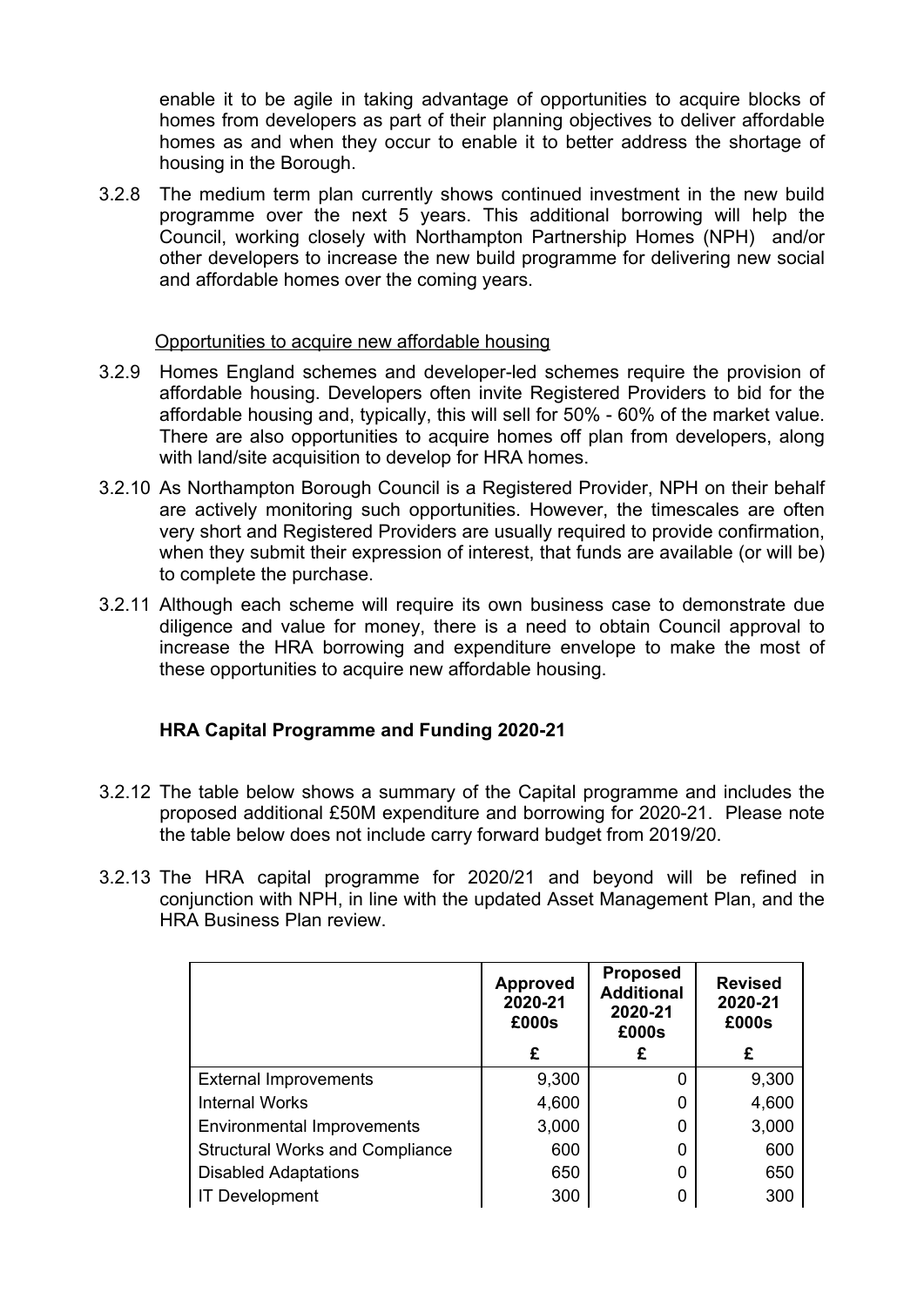| New Build Programme/Major<br>Projects        | 20,900 | 50,000 | 70,900 |
|----------------------------------------------|--------|--------|--------|
| <b>Buybacks and Spot Purchases</b>           | 500    | 0      | 500    |
| <b>Total</b>                                 | 39,850 | 50,000 | 89,850 |
|                                              |        |        |        |
| <b>FINANCING:</b>                            |        |        |        |
| <b>Major Repairs</b><br>Reserve/Depreciation | 12,000 | 0      | 12,000 |
| Capital Receipts - RTB (excl 1-4-1)          | 2,845  | 0      | 2,845  |
| Capital Receipts - RTB 1-4-1<br>Receipts     | 4,893  | 0      | 4,893  |
| Revenue/Earmarked Reserve                    | 6,891  | 0      | 6,891  |
| Borrowing / CFR                              | 13,221 | 50,000 | 63,221 |
| <b>Total Financing - HRA</b>                 | 39,850 | 50,000 | 89,850 |

# **4. Implications (including financial implications)**

# **4.1 Policy**

- 4.1.1 The revenue and capital budgets are set in support of the Council's priorities.
- 4.1.2 The HRA Revenue Budget is set in the overall context of the HRA 30 year business plan and the Council's Asset Management Plan.
- 4.1.3 The Capital Programme for the HRA is set in the context of the Council's Capital Strategy.

## **4.2 Resources and Risk**

- 4.2.1 One of the ways to reduce the pressure of homelessness and temporary accommodation is to increase the supply of affordable housing. The Council is already supporting and financing increases in the HRA stock through a programme of NPH developments. However, there are wider opportunities to acquire a significant number of new HRA council homes:
	- by purchasing properties 'off plan' through developer / Homes England schemes.
	- acquisition of targeted existing properties (extension of the Right To Buy buyback scheme)
	- purchasing land/sites to develop
	- purchase of blocks of homes from developers.
- 4.2.2 As such acquisitions are likely to be of a large scale and require substantial investment, there is a need to gain Council approval to increase the HRA borrowing envelope to progress such schemes. The proposal is to seek approval for a supplementary budget request by Council to increase the permitted HRA borrowing and expenditure by up to £50M should such opportunities arise.
- 4.2.3 There will be associated increase in revenue costs and revenue income, from rents that will be appraised based on a specific scheme basis to ensure that the HRA remains in a sustainable financial position. Cabinet will receive a full and